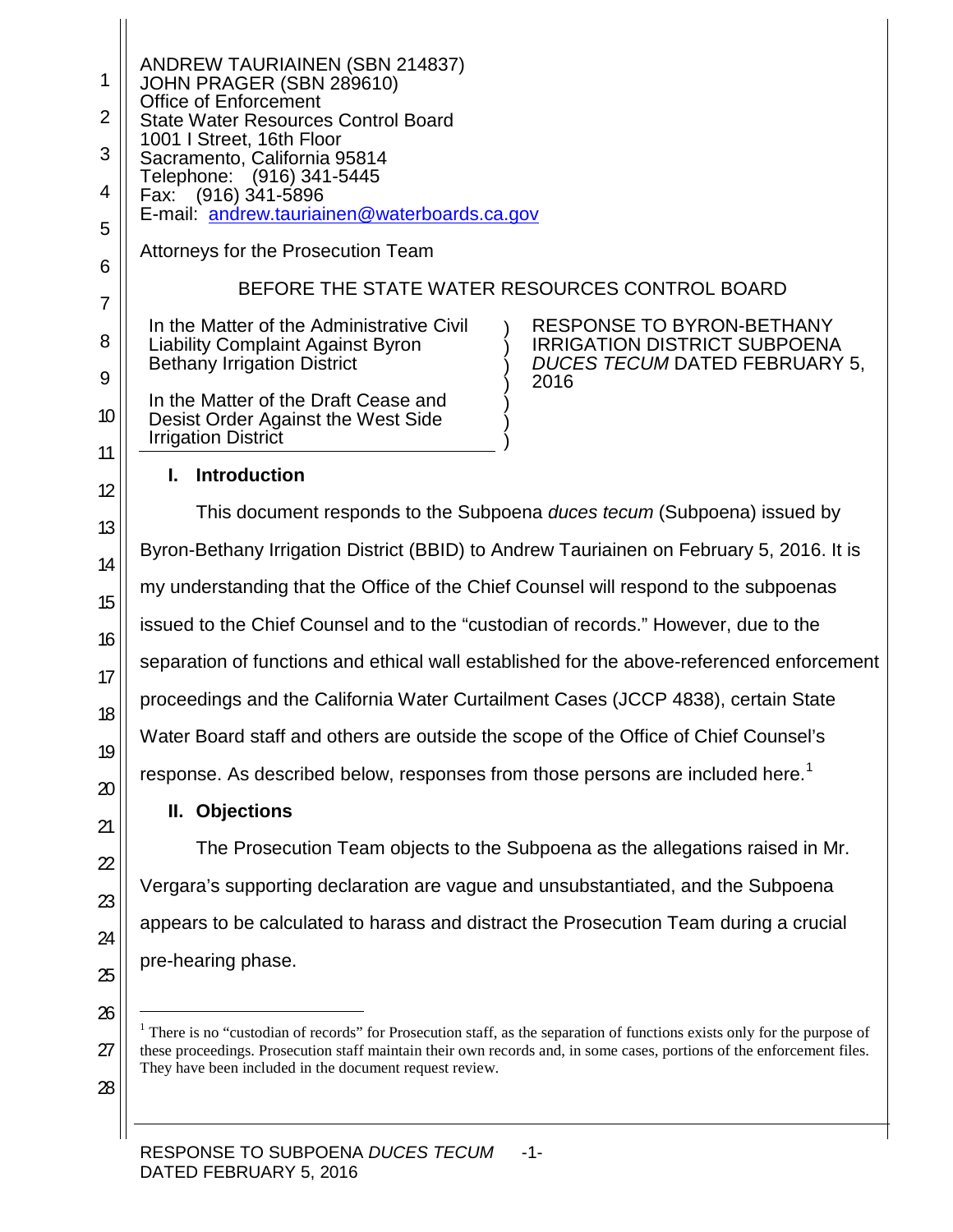The Prosecution Team objects to the Subpoena as not reasonably calculated to lead to the discovery of admissible evidence.

The Prosecution Team objects to the Subpoena to the extent it seeks privileged records.

## **III. Scope of Review**

1

2

3

4

5

6 7 8 9 10 11 12 13 14 15 16 17 18 19 20 21 22 23 24 25 26 27 28 In preparing this response, I reviewed my records and the enforcement files for the above-referenced administrative proceedings. I also posed the following questions and provided the names of the BBID board members and general manager to the following persons, whether or not these persons are or were involved in, or even aware of the above-referenced enforcement proceedings and/or the California Water Curtailment Cases (JCCP 4838): (1) the Prosecution Team; (2) all Office of Enforcement management and staff; (3) the Delta Watermaster and all Office of the Delta Watermaster staff; (4) Assistant Deputy Director for Water Rights John O'Hagan, and all Division of Water Rights staff serving under Mr. O'Hagan; (5) other Division staff previously identified as on the prosecution side of the separation of functions in these proceedings and/or JCCP 4838; and (6) counsel within the Attorney General's Office who have assisted the Prosecution Team in the administrative proceedings relating to these matters. I received responses from all relevant staff and counsel, and incorporated those responses below. Questions Posed to Relevant Staff and Counsel: 1. Are you aware of any documents concerning, referring and/or relating to the State Water Board's authority to conduct criminal background checks on Byron-Bethany Irrigation District's (BBID) elected Board members and/or General Manager? 2. Are you aware of any documents reflecting requests made by the State Water Board and/or any of its agents, to any individual and/or entity to conduct a criminal background check on one or more of BBID's elected Board members and/or General Manager? 3. Are you aware of any documents concerning, referring and/or relating to a criminal background check performed on one or more of BBID's elected Board members and/or General Manger? 4. Are you aware of any documents concerning, referring and/or relating to documents and/or information produced to the State Water Board and/or any of its agents in response to a criminal background check performed on one or more of BBID's elected Board members and/or General Manager?